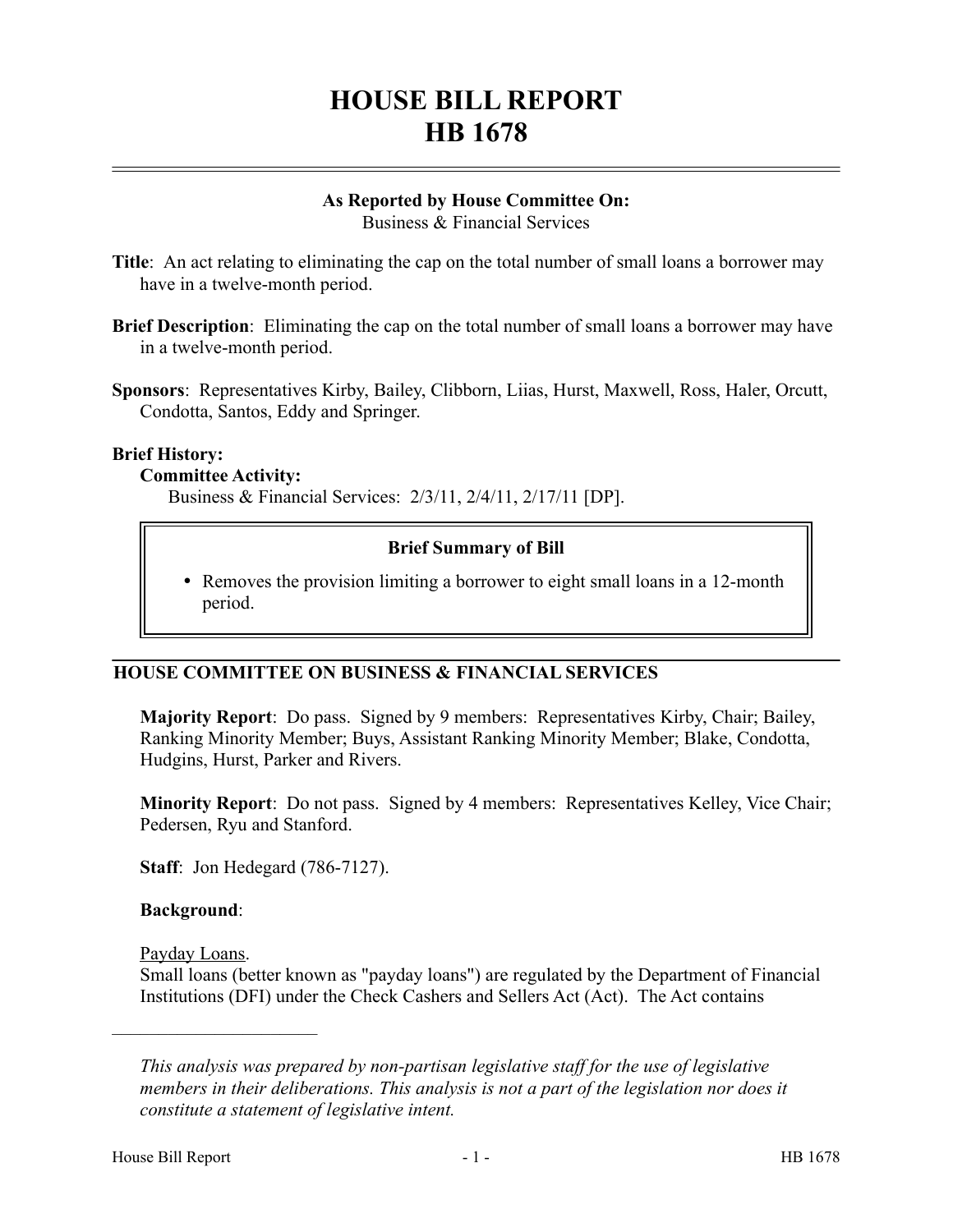provisions for the licensing and regulation of businesses offering services related to check cashing and the selling of money orders, drafts, checks, and other commercial paper. The Act regulates payday lending practices and provides for regulation of licensees who are specifically authorized to issue small loans by applying for and receiving an endorsement to their check casher or check seller license.

The phrase "payday loan" refers to a type of short-term, unsecured loan that is typically offered to consumers by a business outlet offering check cashing services. In a typical payday loan transaction, the borrower writes the lender a post-dated check and, in return, the lender provides a lesser amount of cash to the consumer after subtracting interest and fees. Following this initial transaction, the lender holds the check for a specified period, during which the consumer has the option of either redeeming the check by paying the face amount to the lender or allowing the lender to cash the check after the loan period has expired.

#### Loan Terms.

A borrower may not take out more than \$700 in small loans at any time from all lenders. A borrower may not borrow more than 30 percent of his or her gross monthly income. The lender may charge up to 15 percent for the first \$500. If the borrower has a loan in excess of \$500, the lender may charge up to 10 percent on the amount over \$500. For example, a lender could charge up to \$30 for a \$200 loan or up to \$85 for a \$600 loan. The minimum term of a loan is the borrower's next paycheck unless it is less than seven days. If it is less than seven days, the minimum term is the date of the next following pay date. There is a statutory maximum loan term of 45 days.

A licensee is prohibited from making a small loan to a borrower that is in default on a previous small loan. This prohibition lasts until the loan is paid in full or for two years after the small loan was made, whichever is earlier. A licensee is prohibited from making a small loan to a borrower that is in an installment plan. This prohibition lasts until the installment plan is paid in full or for two years after the origination of the installment plan, whichever is earlier. A licensee is prohibited from making a small loan to a borrower if making that small loan would result in a borrower receiving more than eight small loans from all licensees in any 12-month period.

### Enforcement System.

A database system (system) is authorized to enforce the Act. The system allows a licensee to verify if the potential borrower is eligible for a small loan. The system is available in realtime and is secure against unauthorized acquisition or use, tampering, or theft. The system is funded by a fee established by the Director of the DFI (Director) by rule. A lender may not charge an additional sum to recover the fee. Information in the system is exempt from public disclosure.

#### Agency Enforcement.

The Director may impose sanctions against any:

- licensee;
- applicant; or
- director, officer, sole proprietor, partner, controlling person, or employee of a licensee.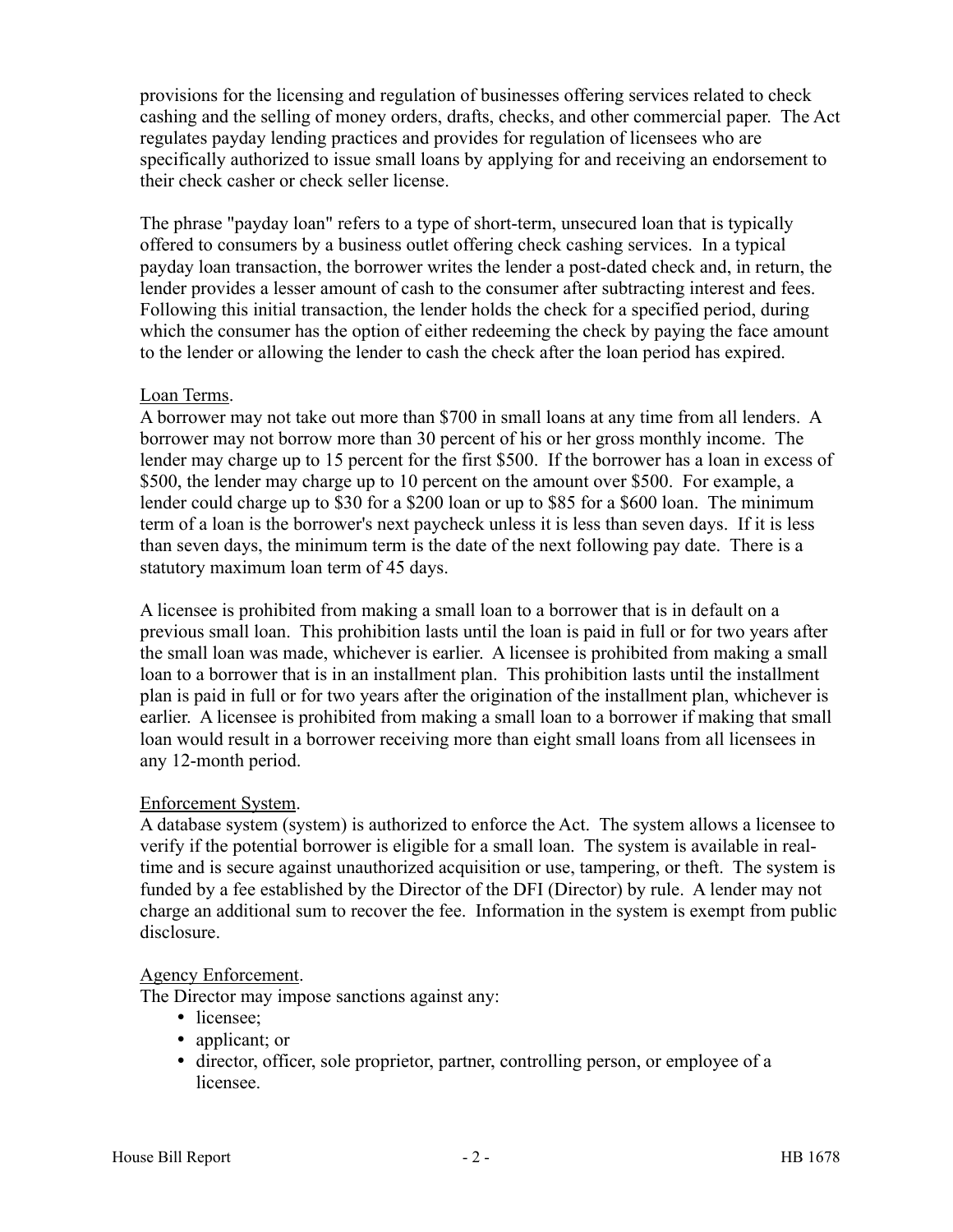Sanctions may include:

- the denial, revocation, suspension, or conditioning of a license;
- an order to cease and desist from specific practices;
- the imposition of a fine not to exceed \$100 per day for each day's violation;
- the provision of restitution to borrowers or other injured parties; and
- the removal from office or banning from participation in the affairs of any licensee.

### Consumer Protection Act.

A violation of the Act is a violation of the Consumer Protection Act (CPA). Remedies under the CPA do not affect any other remedy available to an injured party. In a suit for a CPA violation, an injured party may sue for:

- the actual damages sustained;
- the costs of the suit;
- reasonable attorney's fees; and
- additional damages in the amount of up to three times the actual damages sustained by the plaintiff. These discretionary treble damages are capped at \$25,000.

The Attorney General may also sue to:

- prevent or restrain violations of the CPA; and
- seek restitution for persons injured by violation of the CPA.

## **Summary of Bill**:

The provision limiting a borrower to eight small loans in a 12-month period is removed.

–––––––––––––––––––––––––––––––––

–––––––––––––––––––––––––––––––––

**Appropriation**: None.

**Fiscal Note**: Available.

**Effective Date**: The bill takes effect 90 days after adjournment of the session in which the bill is passed.

## **Staff Summary of Public Testimony**:

(In support) The 2009 law has always raised the concern that limiting the number of loans for consumers will prompt those consumers to borrow from illegal Internet lenders. This summer, the DFI issued a press release indicating that illegal Internet lending activity is on the rise as are complaints about illegal lenders. There is no way to know the precise amount of illegal activity in the market. An interest search brings up hundreds of thousands of unlicensed lenders and small loan lead generators. They are as far away as Europe. Experts estimate the increase in Internet lending at 30 percent a year. Statistics show that the average payday borrower is taking out eight loans a year. Because that borrower will get locked out of the ability to make a legal loan, the borrower must predict their needs accurately or they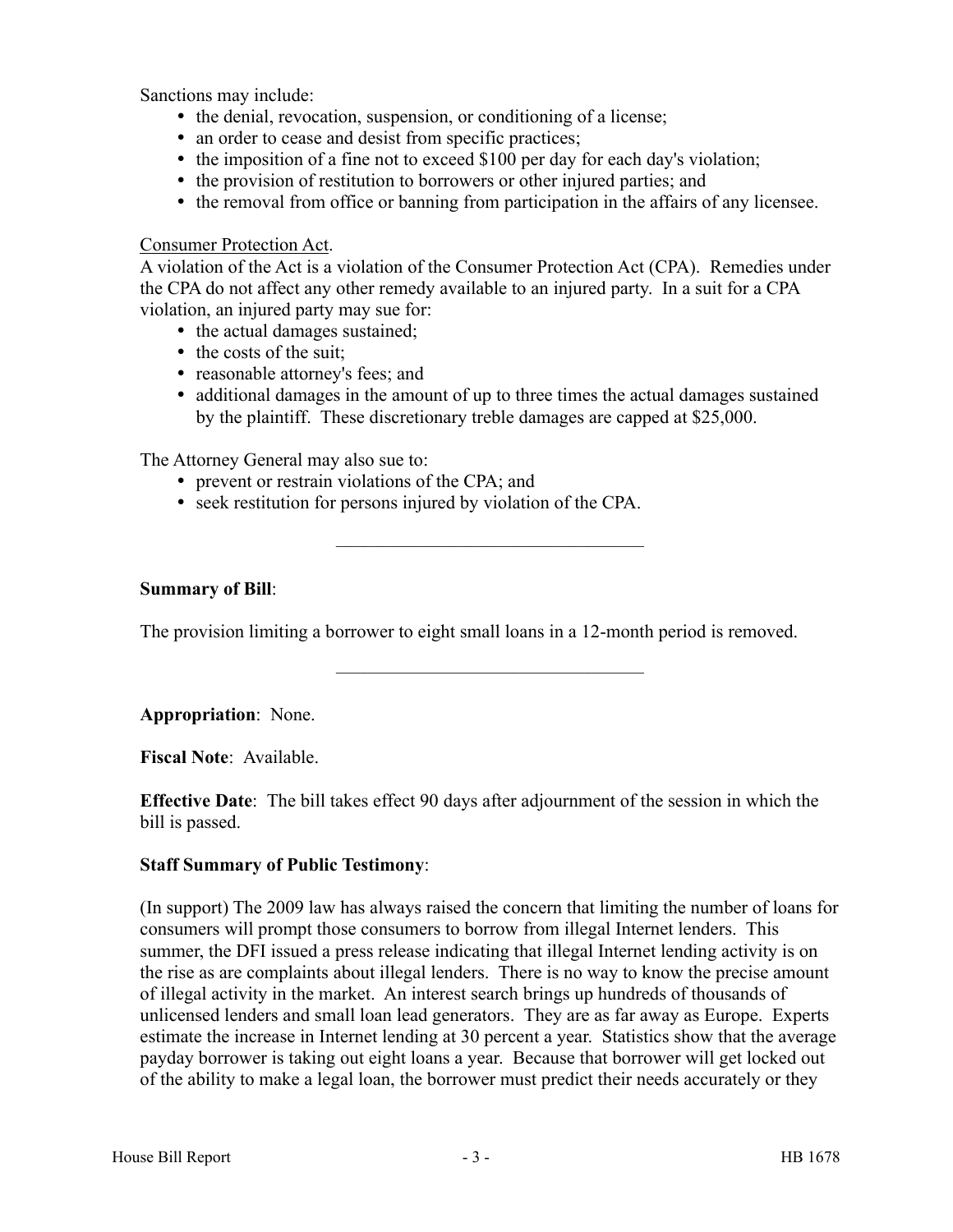may have no ability to pay their bills. The law is out of sync with the needs of borrowers. Payday loan volume has dropped significantly.

Every state that has implemented borrowing restrictions has seen a 20 to 25 percent reduction in loan volume. This state saw a much higher decrease. When a person uses an illegal lender, they pay higher fees and lose the protections of state law. It is estimated that the fees for the estimated volume of illegal loans are about \$5 million more than if the borrowers were getting loans from regulated lenders. The numbers aren't conclusive but the evidence shows that consumers are moving to illegal loans because they are not allowed to take out legal loans.

(Opposed) The current law is working. The eight-loan limit has contributed to the drop in volume of payday loans. The main component of the law that helps prevent people from being trapped in debt is the loan limit. Studies show that installment plans alone are not enough to stop the debt cycle. The eight-loan limit provides a stopping point. It is not clear that illegal Internet loans have risen. Studies have indicated that illegal loans may have decreased since 2008. There are better ways to address problems in illegal lending. The protections in the 2009 law should be built upon, not weakened. Not all of the lenders are disclosing the availability of the payment plan even though disclosure is required by law. There should be more education of consumers.

People who have access to unlimited loans can find themselves trapped in a cycle of debt. They will use loans to pay loans. The eight-loan limit provides a stopping point. Loans can be paid off and the person can have a fresh start. The 2009 law has helped people break the cycle of debt. The gross monthly income cap of 30 percent is very high. That is about how much most people pay for housing. If payday loans are for emergencies, why would a person need more than eight of them in a year? The state currently makes illegal loans unenforceable. The borrower needs to close the account or the illegal lender will simply pull out the money. The state should aggressively enforce the payday lending laws. Credit unions may offer similar types of loans with much better terms to their customers. Since the law was passed, there are fewer collection calls regarding credit-union members with outstanding payday loans. There used to be 10 collection calls a day. Now there are 10 collection calls a week. Payday loan collection costs can add up to the amount of debt that is owed. Consumers are not complaining that they cannot take out a ninth payday loan. If there is a problem with illegal lenders, it should be addressed directly. Some retirees use payday loans. It can be difficult to get a person living on a fixed income out of that payday debt.

(Information only) Most of the lead generators in the United States are likely to comply. There are probably some foreign companies that may choose non-compliance with the proposal. The industry estimates 300 to 500 offshore lenders that have hundreds of thousands of advertisements in the United States. This issue is not unique to the United States. Canada and countries in Western Europe are experiencing similar problems. In this state, there were over 3.2 million transactions before the 2009 law. After the law, the number fell to slightly over 1 million transactions. An online loan application can take as few as three minutes to complete. Unemployment can be a factor in the number of transactions but it is not a major factor. Most lenders still want a borrower to have a bank account and a paycheck. The average age of a borrower is about 38. The average income is in the \$30,000